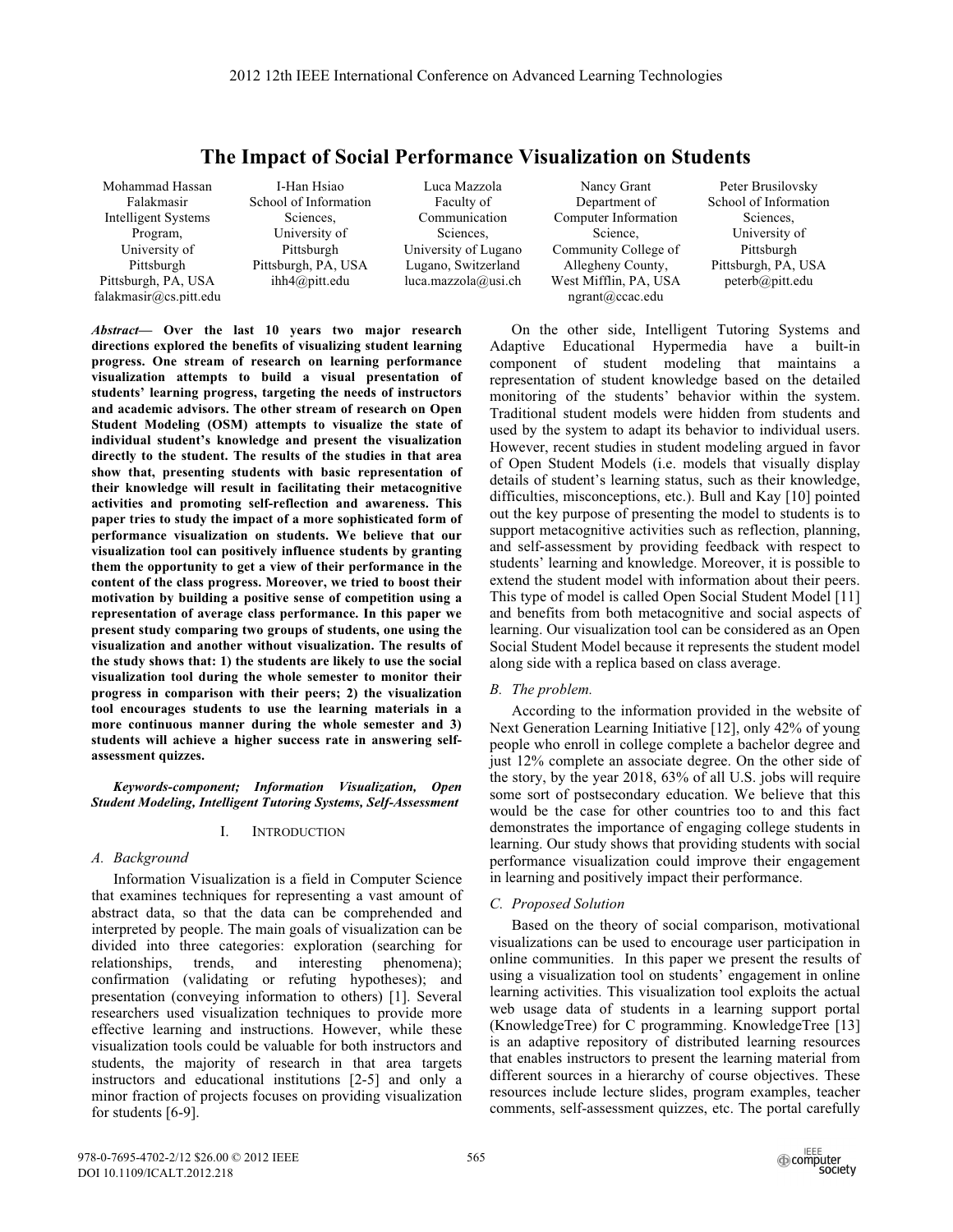stores all the activities of students and provides a fruitful resource for our student modeling engine. In this research we compare the usage pattern of learning resources available in the learning portal between two groups of students. The first group had access to a basic form of social navigation support while the other group used an explicit form of social visualization (in the form of Gauge, BarChart, TreeMap) to view their progress and compare their selves with class average.

The paper is structured as follows. Next section presents a brief overview of open user modeling and the use of visualization tools to support students learning (Section 2). The specification of our social visualization toolis presented in Section 3. Section 4 covers the study design and results. In Section 5, we discuss our findings based on the results and we present an evaluation about the validity of our findings. Section 6 provides conclusion and future work.

# II. LITERATURE REVIEW

One of the earliest attempts on providing visualization tools to identify risky students and devise the way of supporting their learning has been done by Mazza and Dimitrova [14]. CourseVis is a visualization tool that helps instructors to identify problems of students early on in the semester. However, as we mentioned in introduction, our research is focused on providing students with visualization tools, which fits into the category of Open Student Modeling.

There are two main streams of work on open student models. One stream focuses on visualizing the model to support students' self-reflection and planning. The other one encourages students to participate in the modeling process, such as engaging students through the negotiation or collaboration on construction of the model [15]. Representations of the student model vary from displaying high-level summaries (such as skill meters) to complex concept maps or Bayesian Networks. A range of benefits have been reported on opening the student models to the learners, such as increasing the learner's awareness of the developing knowledge, difficulties and the learning process, and students' engagement, motivation, and knowledge reflection [15-17]. Dimitrova et al. [18] explore interactive open student modeling by engaging students to negotiate with the system during the modeling process. Chen et al. [19] investigated active open student models in order to motivate them to improve their academic performance. In our own research group work on the QuizGuide system [20] we embedded open learning models into adaptive link annotation and demonstrated that this arrangement can remarkably increase student motivation to work with nonmandatory educational content.

To support social learning, it is common to show learners average values of the group model, e.g., average knowledge status of the group in a given topic. These models fall into the category of group based student models. Both individual and group based open student models were studied and demonstrated the increase of reflection and helpful interactions among teammates. Bull & Kay [10] described a framework to apply open user models in adaptive learning environments and provided many in-depth examples. Open group modeling enables students to compare and understand their own states among their peers. Moreover, such group models have been used to support collaboration between learners among the same group, and to foster competition in a group of learners [21]. Vassileva and Sun investigated the role of social visualizations in online communities. They summarized that this kind of visualization increases social interaction among students, encourage positive competition, and provide students the opportunity to build trust in others and in the group. Bull and Britland [22] used OLMlets to investigate the facilitation problem for group collaboration and competition. The results showed that optionally releasing the models to peers increases the discussion among students and encourages them to start working sooner.

# III. METHODOLOGY

To investigate the impact of social performance visualization on students' performance, we developed a social visualization tool KnowVis and deployed it in the context of a C programming course. The visualization tool was developed using GVIS framework [23]. KnowVis was accessible to students through the course portal, KnowledgeTree [13], which also provided access to a range of interactive learning resources delivered by *activity servers* QuizGuide [20], WebEx [24] and NavEx [25]. QuizGuide provides the adaptive navigation support for self-assessment quizzes, WebEx supports learning from annotated examples, and NavEx provides the adaptive navigation for annotated examples. KnowVis gathers student data by retrieving all the student usage and performance logs maintained by the activity servers. After extracting the learning activities from the activity servers, KnowVis calculates the confirmed knowledge of the individual and the group based on their answers to the self-assessment quizzes.

To respect the principles of abstraction and progressive evaluation, the tool offers two levels. The first set of visualizations in KnowVis contains two gauges to indicate the student's attempts and confirmed knowledge (Upper part of Fig. 1). The *attempts* variable measures the total number of access to the learning objects by the student. The *confirmed knowledge* summarizes the student's current knowledge based on answering self-assessment quizzes. These two succinct indices not only represent the students' current performance in the course, but also point out where they are standing in contrast to the entire class. Each index indicated on the gauge can be drilled through by two other different visualizations, BarCharts (Lower part of Fig. 1) and TreeMaps (Fig. 2). For example, once the BarCharts Attempts is selected, each detail learning activity will be presented with the actual value as a bar. To give the students the opportunity to quickly locate their deficiencies and reflect on them, KnowVis also presents them with two sideby-side TreeMaps, one representing the performance of individual student in the class and the other presenting the average performance of class. These detail views provide the opportunities for students to closely monitor their learning progress in a more fine-grained granularity and comparing it with the class average.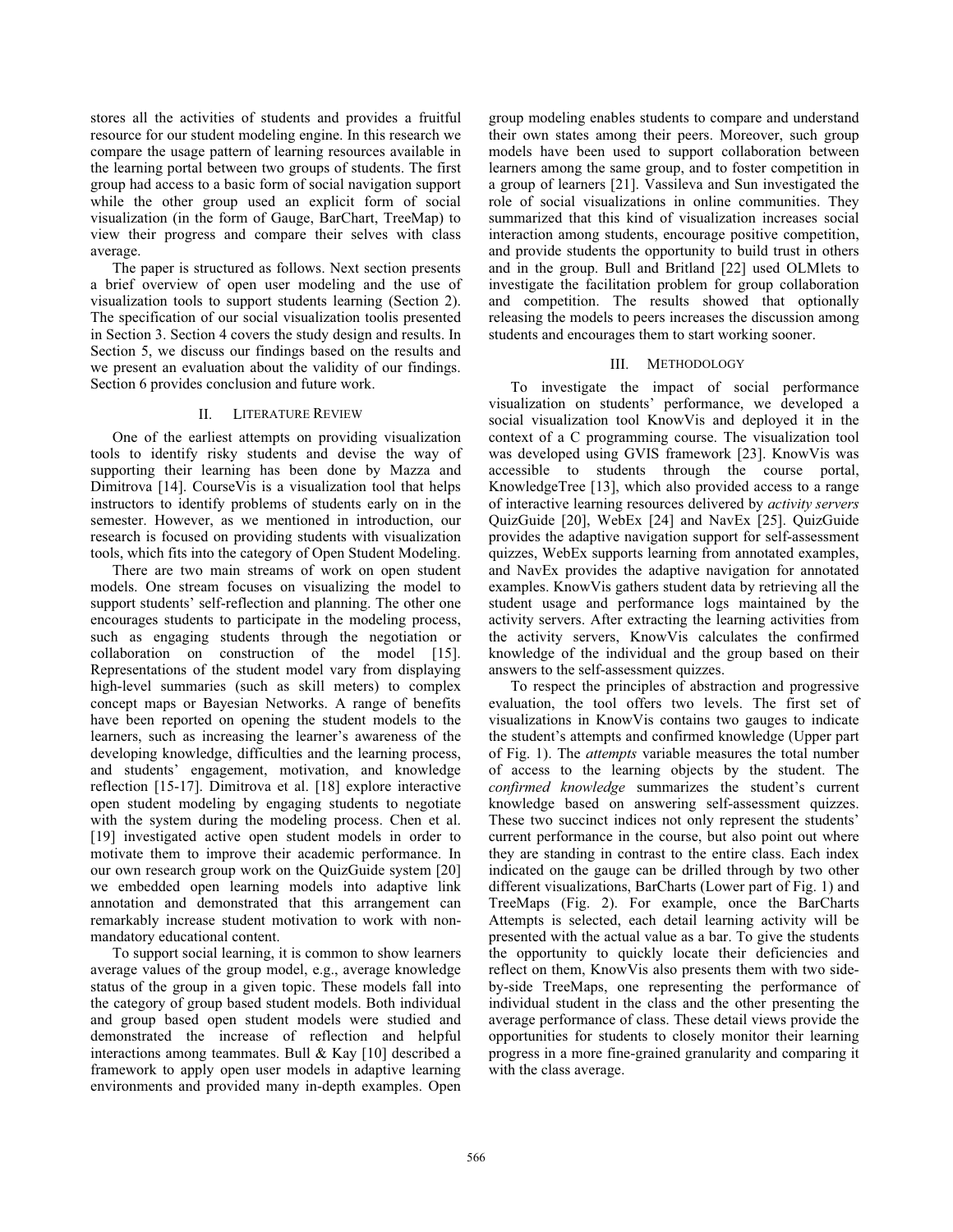



Figure 2. TreeMap Visualization of Attempts

#### IV. EVALUATION

To evaluate our visualization tool, we conducted a thorough evaluation in a semester-long classroom study. The study was performed in an undergraduate Introduction to C Programming course, offered by the Community College of Allegheny County in the Spring Semester of 2011. To assess the impact of our visualization tool, we compared the student usage data with another comparable class taught by the same instructor, same course structure and same personalized learning platform only without the visualization tools. This group used the same learning resources only without the visualization in the Fall Semester of 2010. All students had access to the same learning activity servers (QuizGuide, WebEx, and NavEx) through the KnowledgeTree course portal. All student activities within the system were recorded, including every student attempt to answer a question, read an example, study a line of the codes, etc. The system also stored a timestamp, the user's name, session ids, and the results of answering the self-assessment quizzes (right or wrong).

## *A. Basic Statistics*

We expected that providing the students with social performance visualization would increase students' awareness of how they are doing in comparison to their peers and cause them to be more engaged in online learning activities. The main finding about this study was that, the percentage of students that tried self-assessment quizzes got almost doubled increasing from 47% to 78%. We also found that the overall number of activities they performed within the system increased during the whole semester and the students were more engaged to use the system. Table I shows the overall statistics about application usage within the system.

The reason why we separated the QuizGuide from other applications in this table is that, there is an interesting pattern regarding to the student's behavior in self-assessment quizzes (record highlighted in the table). As we can see in Table I, the average number of attempt to answer the selfassessment quizzes is decreased for the students using visualization. We tried to investigate this more deeply so we calculated average time the students spent on quizzes and their success rate. The overall statistics about the student performance in QuizGuide is summarized in Table II.

TABLE I. OVERALL STATISTICS OF APPLICATION USAGE

|            |              | Without<br><b>Visualization</b> | With<br><b>Visualization</b> |
|------------|--------------|---------------------------------|------------------------------|
| OuizGuide  |              | <b>Fall 2010</b>                | Spring 2011                  |
|            | #Users       | 7 out of 17 (41%)               | 15 out of 19 (78%)           |
|            | #Attempts    | 2347                            | 2804                         |
|            | Average      | 335.28                          | 186.93                       |
| Other Apps | #Users       | 17                              | 19                           |
|            | $\# Records$ | 9921                            | 16081                        |
|            | Average      | 583.59                          | 846.37                       |

TABLE II. OVERALL STATISTICS OF APPLICATION USAGE

|                             | Without<br>Visualization | With<br>Visualization |
|-----------------------------|--------------------------|-----------------------|
|                             | <b>Fall 2010</b>         | Spring 2011           |
| Total # Attempts            | 2347                     | 2804                  |
| Total # Questions           | 179                      | 179                   |
| <b>Average # Sessions</b>   | 4.6                      | 4.42                  |
| <b>Average Time Spent</b>   | 3013                     | 2728.18               |
| <b>Average # Attempts</b>   | 335.28                   | 186.93                |
| Average # Success           | 127                      | 88.66                 |
| <b>Average Success Rate</b> | 39%                      | 48%                   |
| Std. Dev. Success Rate      | 0.089                    | 0.13                  |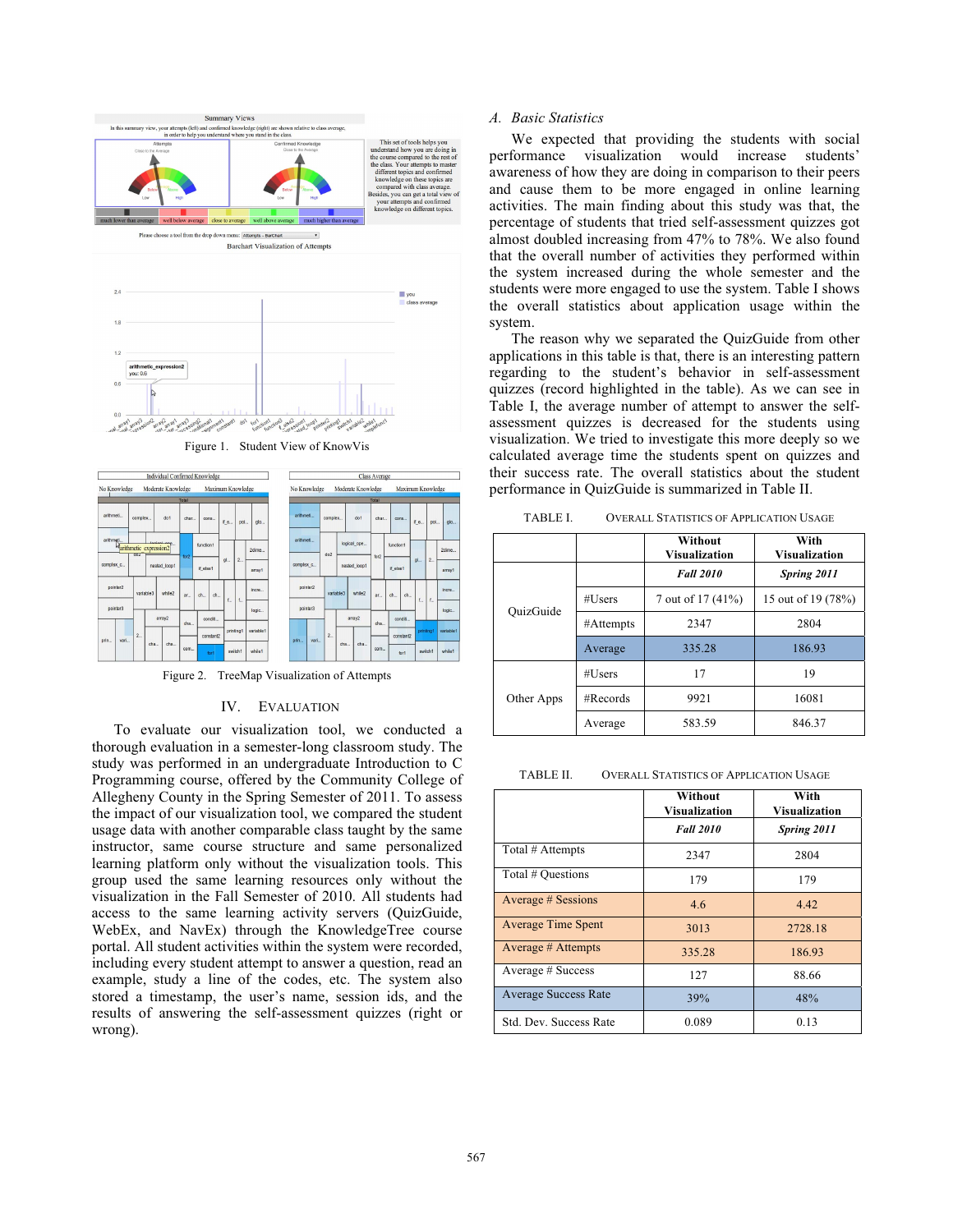The data showed that the average amount of time spent on self-assessment quizzes for each user increased by 20%. More importantly, the average success rate (number of correct answers divided by number of attempts) also increased by 9%. We can consider these results as a sign that the students paid more attention and were more serious when they approached the system and they spent more quality time in solving the problems because they know that it directly affect their progress visualization. We can also assume that the social visualization tool not only made them spend more time in the system but also created a sense of competition between them that resulted in more accuracy. The results of our study show that the students are likely to review their confirmed knowledge level provided by the system and perceive a sense of comparing their progress with their peers. As we presented in the introduction, this could be explained by the theory of social comparison.

We also investigated the number of sessions the students accessed the systems and the average time they spend in each session. The average number of session was increased from 8.87 to 11.71 and average time spent by students within the system was almost doubled, going up from 1679.84 seconds to 3314.41 seconds.

# *B. Deeper Analysis*

Although there were improvements in system usage by the students, the basic statistic results did not show any significant improvement. Consequently, we tried to analyze the student data more deeply considering they usage pattern during the whole semester. The system was introduced to both groups of students in the beginning of the semester and both of them had accessed to the system during the whole semester. The Fall 2010 group (without visualization) accessed the system in a 94 days period and had one midterm exam on day 45. The Spring 2011 group (with visualization) accessed the system in a 92 days period and had one midtermexam on day 44. We tried to investigate the daily behavior of students during the semester. Each semester consists of 14 weeks. Fig. 3 shows the number of records for both groups in a weekly manner.



Figure 3. Weekly Distribution of Activities (Top with Visualization and Bottom without Visualization)

 Table III shows the results of the investigation. As it is shown by the data in the table, using visualization also improved the daily activities of students but not in a significant way. Looking at Fig. 3, we noticed that there is a sudden increase among the usage data of students in the group without visualization (graph in the lower part) after midterm. This caused us to look at the students' usage data before the midterm and we found some significant increase among student usage data before the midterm exam. Table IV shows a brief summary of the results.

As we can see in the table, the daily usage of the system within the first part of the semester (before midterm) was significantly improved in all levels for the group that used visualization. This result could be interpreted as the early installment of the social performance visualization encourages consistent efforts particularly early on in the semester, which is really important because in that period they have enough time to reflect on their weaknesses and keep up with their course load as quickly as possible. Therefore, the students were better prepared during the whole semester, and in fact this hard work resulted in a higher success rate in answering the self-assessment quizzes.

TABLE III. DAILY USAGE REPORT (WHOLE SEMESTER)

| <b>Daily Usage Report</b> | Without<br><b>Visualization</b> | With<br>Visualization |
|---------------------------|---------------------------------|-----------------------|
|                           | <b>Fall 2010</b>                | Spring 2011           |
| Sum. # Attempts           | 12280                           | 18887                 |
| Avg. $#$ Attempts         | 129.26                          | 198.81                |
| $p$ value                 | $0.07 > 0.05$ (not significant) |                       |
| Sum. # Sessions           | 167                             | 217                   |
| Avg. # Sessions           | 1.76                            | 2.28                  |
| $p$ value                 | $0.09 > 0.05$ (not significant) |                       |
| Avg. $#$ Users            | 1.17                            | 1.60                  |
| $p$ value                 | $0.014<0.05$ (significant)      |                       |

TABLE IV. DAILY USAGE REPORT (BEFORE MIDTERM)

| <b>Daily Usage Report</b> | Without<br>Visualization      | With<br>Visualization |
|---------------------------|-------------------------------|-----------------------|
|                           | <b>Fall 2010</b>              | Spring 2011           |
| Sum. # Attempts           | 2091                          | 7925                  |
| Avg. $#$ Attempts         | 53.62                         | 203.21                |
| $p$ value                 | $0.0006 < 0.05$ (significant) |                       |
| Sum. # Sessions           | 75.00                         | 130.00                |
| Avg. # Sessions           | 1.92                          | 3.33                  |
| $p$ value                 | $0.007< 0.05$ (significant)   |                       |
| Avg. $#$ Users            | 1.23                          | 2.03                  |
| value                     | $0.0017< 0.05$ (significant)  |                       |